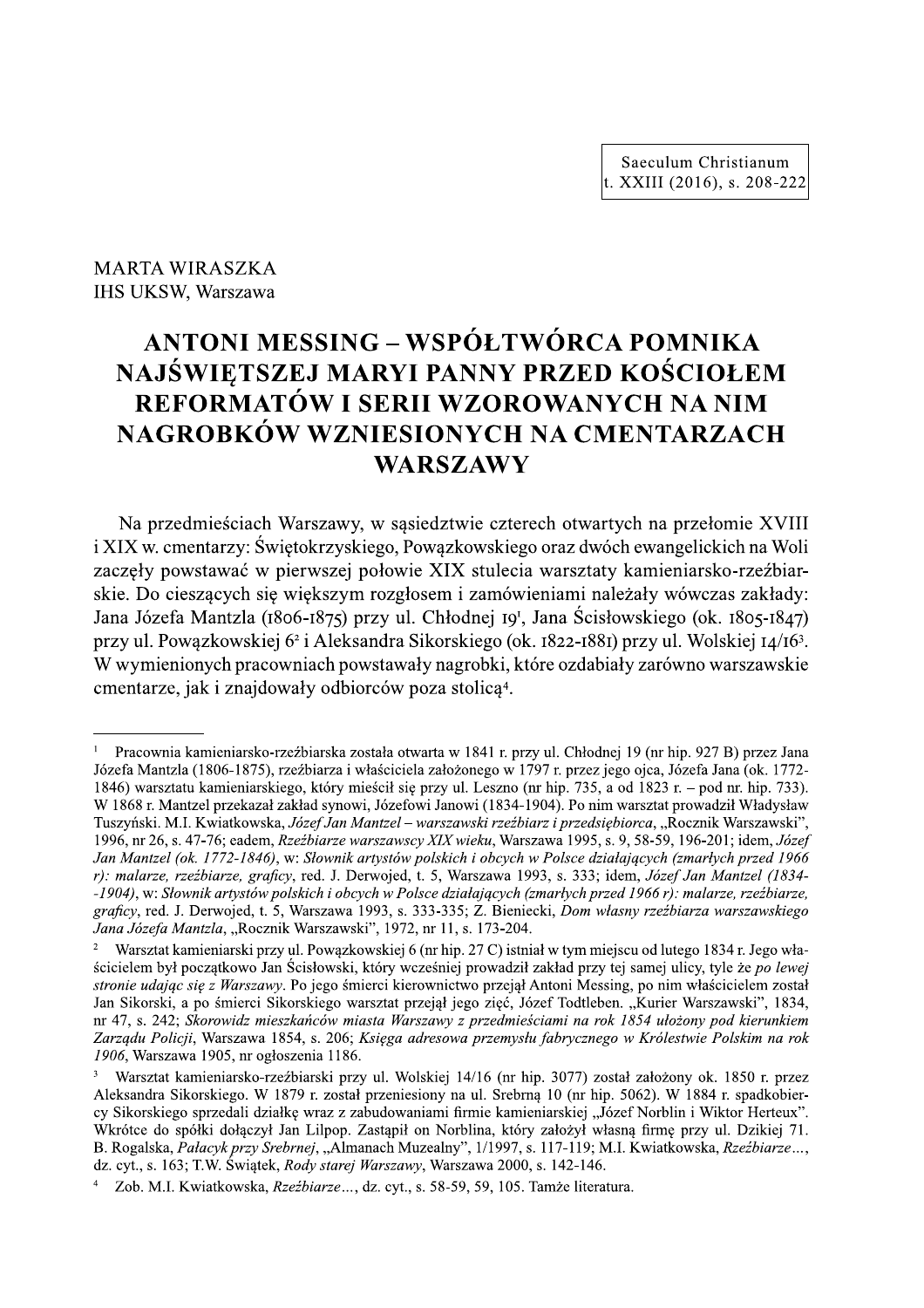ANTONI MESSING – WSPÔŁTWÔRCA POMNIKA NAJŚWIĘTSZEJ MARYI PANNY... 209<br>W domu należącym do Jana Ścisłowskiego (nr hip. 27 C), przy którym znajdował się<br>zakład kamieniarski, mieszkał i pracował rzeźbiarz Antoni Messing, syn AVTONI MESSING – WSPÓŁTWÓRCA POMNIKA NAIŚWIĘTSZEJ MARYI PANNY... 209<br>W domu należącym do Jana Ścisłowskiego (nr hip. 27 C), przy którym znajdował się<br>zakład kamienieski. mieszkał pracował zrzeźbarz Altonii Messing, syn Ja

ana sostowskiego, w okreste, ktego byt wastociechni, w zakonize zaruoniony byt szczenia pa nielin, czeladnik trachinakie", Wąpółpracował też z innymi rzeźbiarzami: Ludwikiem Ramimamem (R60-1955) Tadeuszcm Czajkowskiego, M EO zwrociu twagę w 1639) F. amolimowy autor rekolinkulacji zamieszczoniej wyspieracji zamieszczoniej w "Kurerze maracharius" – sprawiły, że Messing na britic zamównie iniegł narzekać. Niesygno-<br>wanie dzieł spowodowało, że

<sup>93,</sup> s. 495; M.I. Kwiatkowska, *Rzeżbiarze* ..., dz. cyt., s. 59. stanu cywilnego parafii rzymskokatolickiej Nawiedzenia NMP<br>
riał pochodzi z serwisu www.szukajwarchiwach.pl [dostęp z dn.<br>
Luty przejęcie warsztatu przez Messinga nastąpiło już w 1841 r.<br>
ni. M.I. Kwiatkowska, A. Melbechow S Archiwum Państwowe m.st. Warszawy, Akta stanu<br>w Warszawie, Akt małżeństwa nr 32/1851. Materiał po<br>15.03.2016].<br>% Wg M.I. Kwiatkowskiej i A. Melbechowskiej-Luty p<br>Informacja nie została potwierdzona archiwaliami. M.I<br>(ok 15.03.2016].<br>
<sup>6</sup> Wg M.I. Kwiatkowskiej i A. Melbechowskiej-Luty przejęcie warsztatu przez Messinga nastąpiło jo<br>
Informacja ne została potwierdzona archiwaliami. M.I. Kwiatkowska, A. Melbechowska-Luty, *Anthely.*<br> *Gk. 1* Informacja nie została potwierdzona archiwalia<br>
(ok. 1822-1867), w: Słownik artystów polskich i<br>
rzeźbiarze, graficy, red. J. Derwojed, t. 5, Warsz<br>
<sup>7</sup> Archiwum..., Akt malżeństwa nr 32/1851, c<br>
<sup>8</sup> Skorowidz mieszkańców (ok. 1822-1867), w: Slownik artystów polskich i obcych w Polsce dzia<br>rzeźbiarze, graficy, red. J. Derwojed, t. 5, Warszawa 1993, s. 495; M.I.<br><sup>7</sup> Archiwum..., Akt malżeństwa nr 32/ 1851, dz. cyt.<br>8. Skorowidz mieszkańców. (ok. 1822-1867), w: Slownik artystów polskich i obcych w Polsce działających (zmarłych przed 1966 r.).<br>rzeźbiarze, graficy, red. J. Derwojed, t. 5, Warszawa 1993, s. 495; M.I. Kwiatkowska, Rzeźbiarze..., dz. o<br>
<sup>8</sup> Skorow

<sup>&</sup>lt;sup>10</sup> W. Dzierżanowski, Przewodnik warszawski informacyjno-adresowy na rok 1869, Warszawa 1869, s. 366.

<sup>,</sup> nr 238, s. 1291.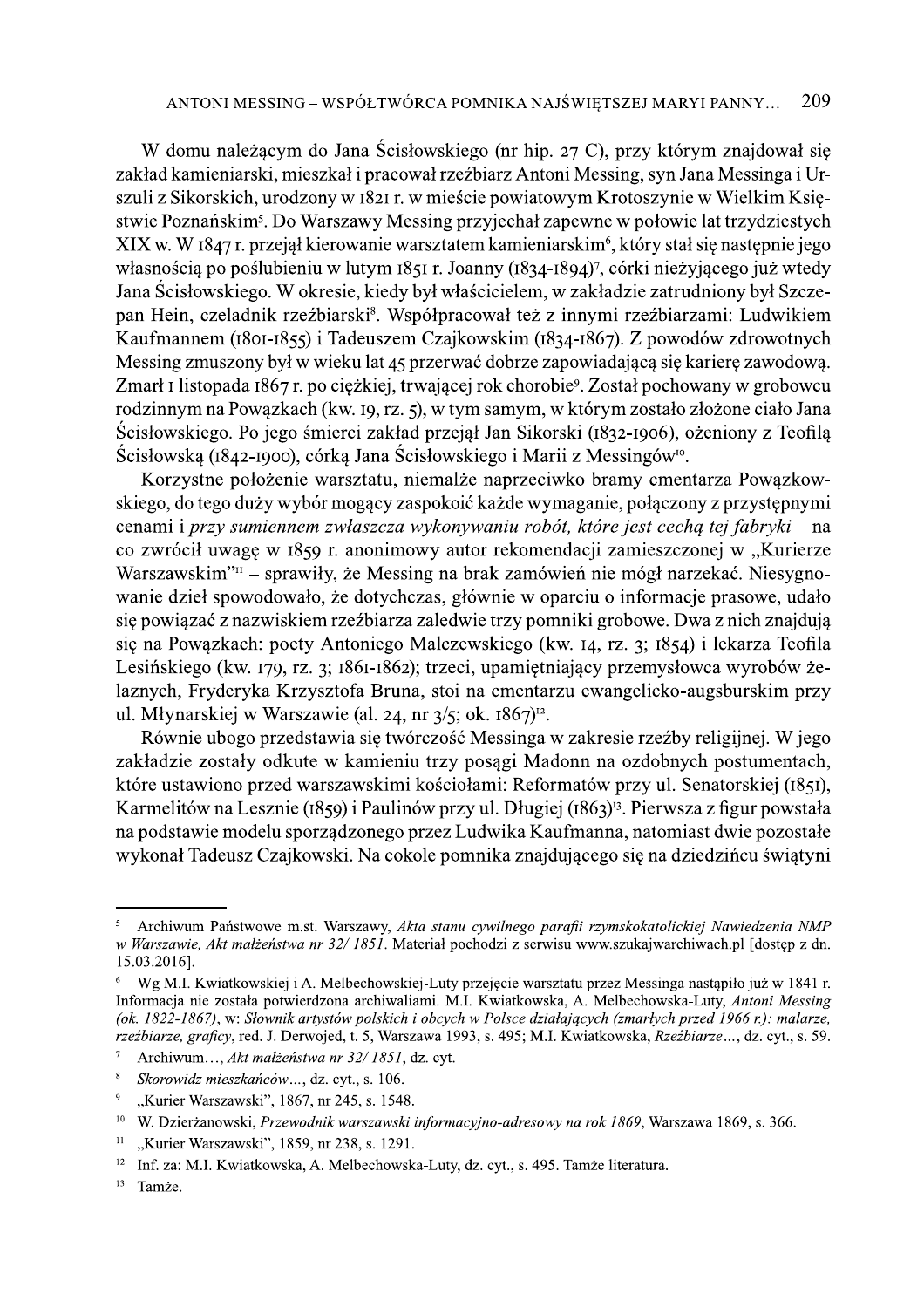Franciszkanów-Reformatów umieszczona została sygnatura rzeźbiarza: A. MESSING fecit. Jest to jedyna praca sygnowana przez tego artystę.

Poza zleceniami rzeźbiarskimi Messing podejmował się również robót kamieniarskich przy nowo wznoszonych budynkach w Warszawie, m. in. powierzono mu prace wykończeniowe przy kamienicy barona Stanisława Lessera przy ul. Miodowej 21/23 (nr hip. 490/491), którą zbudowano według planu i pod kierunkiem Jerzego Völcka w latach 1850-1851<sup>14</sup>.

Nikła znajomość dzieł o potwierdzonej atrybucji nie pozwalała dotychczas badaczom na wnikliwsze zajęcie się twórczością Antoniego Messinga. Z wyjątkiem krótkiego biogramu autorstwa Marii Ireny Kwiatkowskiej i Aleksandry Melbechowskiej-Luty, który zamieszczony został w Słowniku artystów polskich i obcych..., nazwisko Messinga bywa jedynie odnotowywane przy okazji jego nielicznych znanych dzieł<sup>15</sup>. Spośród nich jedno szczególnie zwróciło uwagę krytyków, znajdując odbicie w dziewiętnastowiecznej prasie warszawskiej. Dziełem tym był pomnik Najświętszej Maryi Panny Niepokalanie Poczętej, wzniesiony przed kościołem św. Antoniego, na dziedzińcu ograniczonym z dwóch stron krużgankami i oddzielonym od ul. Senatorskiej metalowa krata<sup>16</sup>.

Pomnik powstał z pobożnych ofiar, staraniem o. Józefa Czapskiego, byłego gwardiana tego klasztoru, przy współpracy z o. Ludwikiem Piętką, wicesyndykiem zgromadzenia reformatów warszawskich. Uroczyste poświęcenie statuy nastąpiło w niedzielę, 7 grudnia 1851 r. Poświęcenia dopełnił o. Paweł Stopiński w asyście zgromadzenia oo. Reformatów i w obecności licznie przybyłych wiernych<sup>17</sup>. Pod koniec lipca 1853 r. rzeźba otrzymała oświetlenie w postaci dwóch żeliwnych latarń wykonanych w warszawskiej fabryce Karola Mintera, które ustawiono po obu jej stronach, od frontu<sup>18</sup>. Przez zastosowanie w czaszy latarni z trzech stron nieprzezroczystego szkła, światło zostało skierowane jedynie na posąg Madonny, co jak podkreślała prasa, powodowało, że w godzinach wieczornych i nocnych postać Bogarodzicy wydawała się być otoczona jasnością niebiańską<sup>19</sup>. Pomysł oświetlenia statuy powzięty został przez zakonników z powodu licznie nadsyłanych na ten cel ofiar. Z początkiem września 1852 r. przełożony klasztoru, o. Andrzej Łęgowski, skierował za pośrednictwem

 $14$ "Kurier Warszawski", 1850, nr 290, s. 1548; "Kurier Warszawski", 1851, nr 284, s. 1490. Na temat domu barona Lessera przy ul. Miodowej pisał obszernie Tomasz Grygiel. Autor nie wymienia w tekście ani w przypisach nazwiska Antoniego Messinga. T. Grygiel, Dom Lesserów w Warszawie – nieznane dzieło "stylu maksymiliańskiego, w: Architektura XIX i poczatku XX wieku, red. idem, Wrocław-Warszawa-Kraków 1991, s. 39-53.

 $15 -$ M.I. Kwiatkowska, A. Melbechowska-Luty, dz. cyt., s. 495. Zob. także: J. Bartoszewicz, Kościoły warszawskie rzymsko-katolickie opisane pod względem historycznym, Warszawa 1855, s. 275; F.M. Sobieszczański, Kościół oo. Reformatów w Warszawie, "Tygodnik Ilustrowany", 8/1863, nr 208, s. 364-365; W. Gomulicki, I. Szmideberg, Ilustrowany przewodnik po Warszawie, Warszawa 1880, s. 96; Ilustrowany przewodnik po Warszawie wraz z treściwym opisem okolic miasta, Warszawa 1893, s. 72; F.M. Sobieszczański, Warszawa. Wybór publikacji, t. 2, Warszawa 1967, s. 164-165.

<sup>16</sup> "Kurier Warszawski", 1851, nr 326, s. 1739-1740; Pomniki świete w Warszawie, "Kalendarz Warszawski Popularno-Naukowy J. Ungra", 1855, s. 62-63. Podczas Powstania Warszawskiego figura NMP została uszkodzona. Staraniem ks. Antoniego Kitlińskiego, pierwszego po wojnie proboszcza, przeprowadzono prace restauracyjne. Brakującą głowe wyrzeźbił Jan Ślusarczyk, absolwent Akademii Sztuk Pieknych w Warszawie, A.J. Szteinke, Kościół Świętego Antoniego i klasztor franciszkanów-reformatów w Warszawie 1623-1987, Kraków 1990, s. 92-93, 116.

<sup>17 &</sup>quot;Kurier Warszawski", 1851, nr 326, s. 1739. Czas powstania pomnika określa również rok umieszczony na postumencie od strony kościoła: "1851 R./ POSTAWIONO/ z POBOŻNYCH/ OFIAR.".

<sup>&</sup>lt;sup>18</sup> Wtedy też miało miejsce odnowienie pomnika kosztem Salwiana Jakubowskiego, obywatela m. Warszawy. "Kurier Warszawski", 1853, nr 196, s. 965; "Kurier Warszawski", 1853, nr 204, s. 1005.

Statua Matki Boskiej przed kościołem św. Antoniego w Warszawie, "Kłosy", 20/1875, nr 500, s. 55.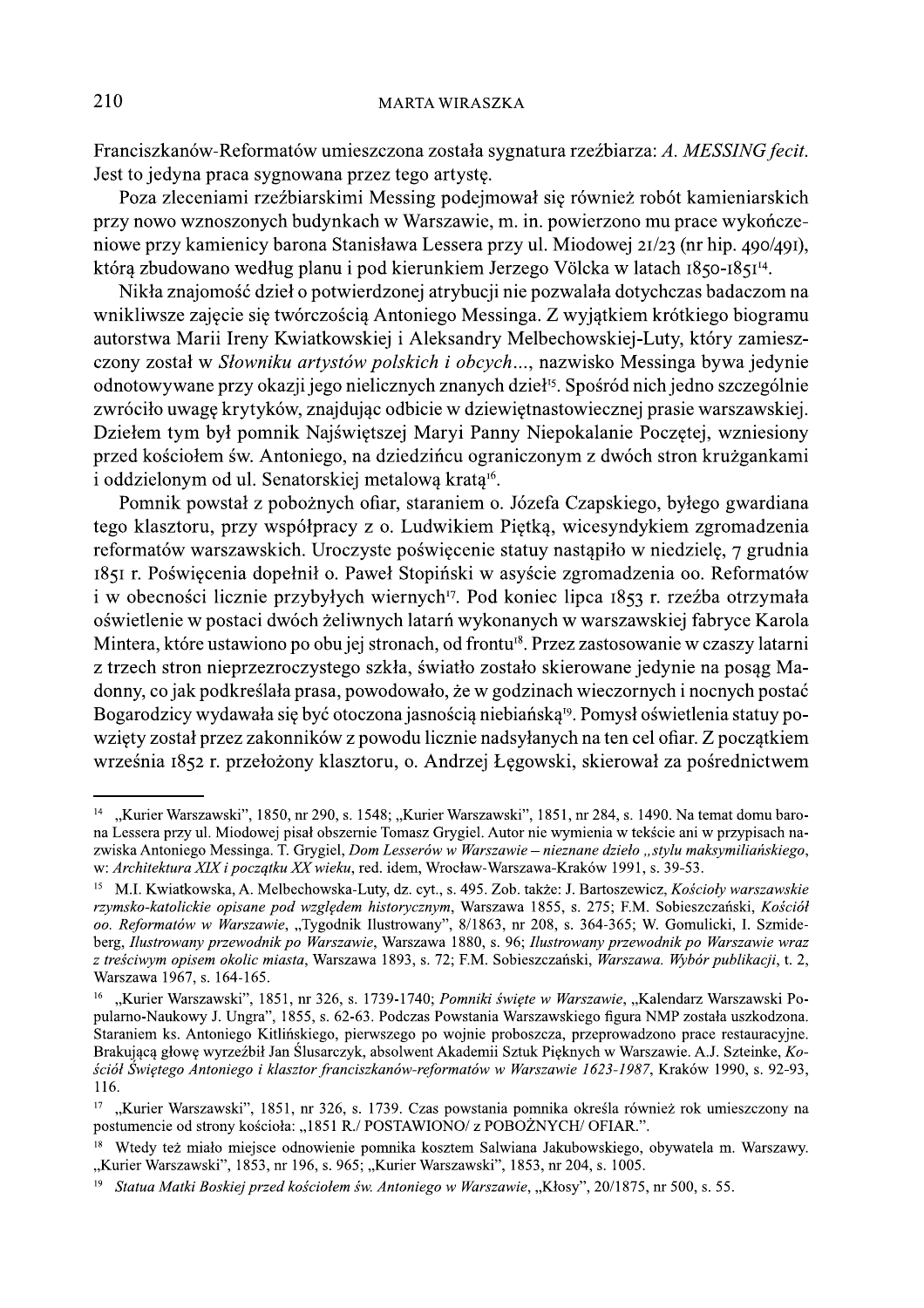Sposob oswietlania posągow osob boskich i świętych, zapoczątkowany przez reformatów, szybko rozpowszechnił się w stolicy<sup>22</sup>. Wkrótce wykorzystany został<br>przy oświetleniu figur: NMP oraz św. Feliksa i św. Jana Nepomucena przed świątynią kapucynów  $(1855)^{23}$ , Chrystusa przed kościołem św. Krzyża przy Krakowskim Przedmieściu (1859)<sup>24</sup>, NMP przed kościołem karmelitów na Lesznie (1860)<sup>25</sup> i Bogarodzicy nad frontonem głównego wejścia do pałacyku "Pod Karczochem" w Alejach Ujazdowskich 14 (1856)<sup>26</sup>. Ostatni z wymienionych posagów został wykonany w tym sa-Uynią kapucynow (1855)<sup>-2</sup>, Cnrystusa przed<br>
kościołem św. Krzyża przy Krakowskim<br>
Przedmieściu (1859)<sup>24</sup>, NMP przed kościo-<br>
łem karmelitów na Lesznie (1860)<sup>25</sup> i Boga-<br>
rodzicy nad frontonem głównego wejścia<br>
do pałac Antoniego Messinga.



il. I. Nagrobek Nestorowiczów na Powazkach w Warszawie, ok. 1887. Fot. M. Wiraszka

Poza Warszawa podobne rozwiązanie zostało wykorzystane w tym czasie w Częstochowie przy oświetleniu obrazu Matki Boskiej (1854/1855), znajdującego się na zewnętrznej elewacji, w szczycie kaplicy, w której mieści się cudowny wizerunek Bogarodzicy. Zamówienie

<sup>&</sup>lt;sup>20</sup> "Kurier Warszawski", 1852, nr 231, s. 1215.<br><sup>21</sup> A I Szteinke dz cyt s 93

 $^{21}$  A.J. Szteinke, dz. cyt., s. 93.

<sup>&</sup>lt;sup>22</sup> Jednym z pierwszych, który zwrócił na to uwagę, był Julian Bartoszewicz. J. Bartoszewicz, dz. cyt., s. 275. Zob. takze: F.M. Sobieszczanski, *Koscioł...*, dz. cyt., s. 365; idem, *Warszawa...*, dz. cyt., s. 165.

<sup>&</sup>lt;sup>23</sup> Latarnie powstały w fabryce Karola Mintera. "Kurier Warszawski", 1855, nr 346, s. 1765; "Kalendarz Warszawski Popularno-Naukowy J. Ungra", 1856, s. 109-111.<br> $\frac{24}{\pi}$  Kurier Werszawski", 1850, pr. 46, s. 233

<sup>&</sup>lt;sup>24</sup> "Kurier Warszawski", 1859, nr 46, s. 233.<br><sup>25</sup> Latarnie powstały w fabryce. Evans Lilp

<sup>&</sup>lt;sup>25</sup> Latarnie powstały w fabryce "Evans, Lilpop et Comp.". "Kurier Warszawski", 1860, nr 146, s. 814.<br><sup>26</sup> Kurier Warszawski", 1856, nr 215, s. 1110, Nieruchomość oznaczona pr. bin. 1726 C zakupił 12 E

<sup>&</sup>quot;Kurier Warszawski", 1856, nr 215, s. 1110. Nieruchomość oznaczona nr. hip. 1726 C zakupił 12 IV 1844 Jan Kanty Sokołowski, były radca dworu i komisarz wojewodztwa kujawskiego. W 1845 r. nastąpiła przebudowa znajdujących się na parceli obiektow wg projektu arch. Antoniego Corazziego. Od strony Alei Ujazdowskich powstał pałacyk-willa w stylu neogotyckim, którego częścią stała się pochodząca z drugiej połowy XVIII w. ośmioboczna rotunda zwana od formy zwienczenia "Karczochem". Po smierci Sokołowskiego w 1855 r. jego corka Michalina Mokrzycka sprzedała posiadłość Mamertowi Pawluciowi (31 VIII 1855). Rok później nad frontonem głównego<br>wejścia ustawiono posąg Madonny, który oświetlała stojąca przed nim ozdobna lampa. Zob. J. Roguska, Warszaw-<sup>25</sup> Latarnie powstały w fabryce "Evans, Lilpop et Comp.", "Kurier Warszawski", 1860, nr 146, s. 814.<br><sup>26</sup> "Kurier Warszawski", 1856, nr 215, s. 1110. Nieruchomość oznaczoną m. hip. 1726 C zakupił 12 IV 1844 Jan<br>Kanty Sok ski pałacyk "Pod Karczochem" świadectwem trzech epok?, "Kwartalnik Architektury i Urbanistyki", 1982, z. 1-2, s. 109-127.

<sup>&</sup>quot;Kurier Warszawski" 1856, nr 215, s. 1110.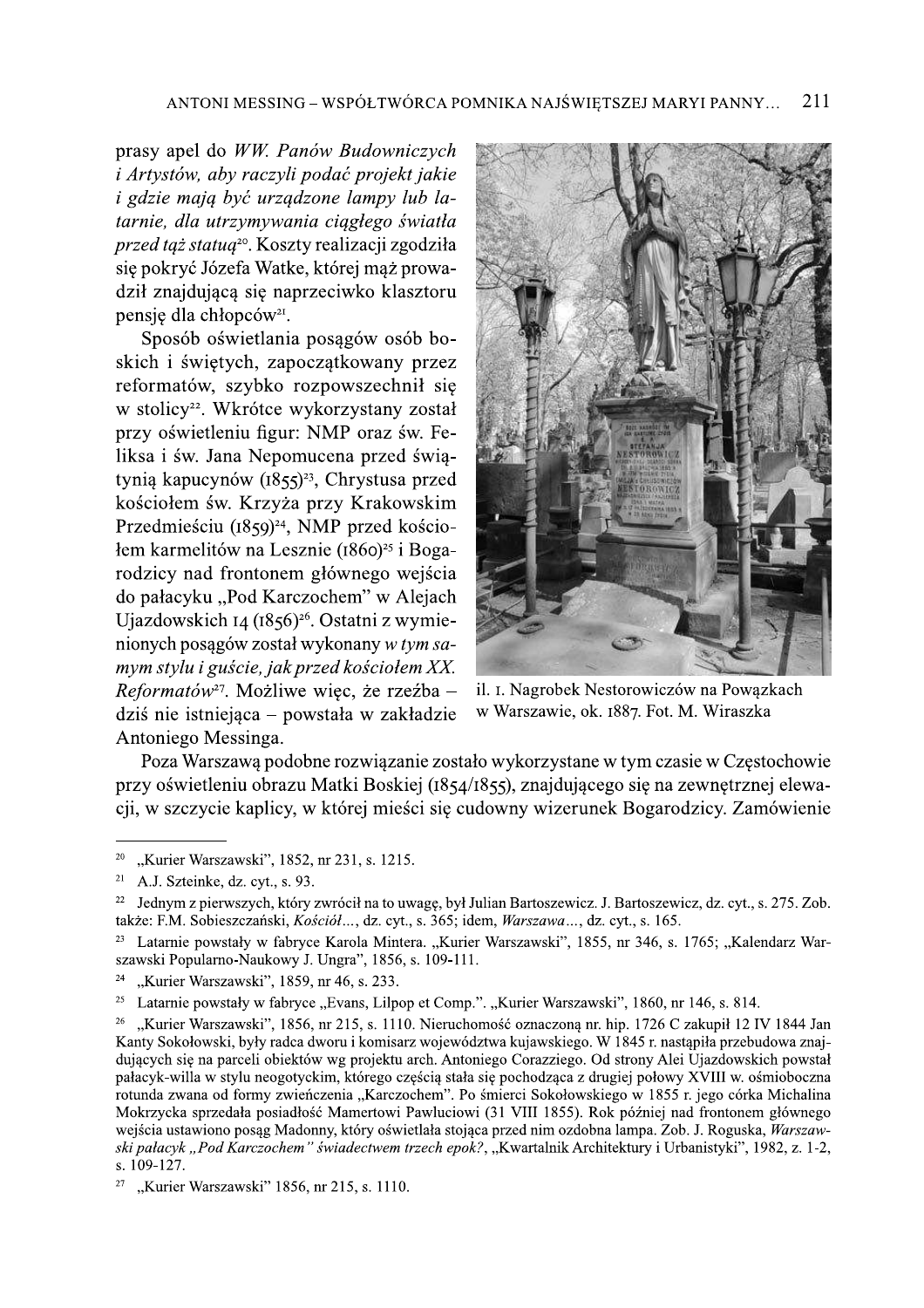

il. 2. Cokół pomnika NMP Niepokalanie Poczętej przed kościołem reformatów w Warszawie, 1851. Fot. M. Wiraszka

zrealizowała fabryka Karola Mintera<sup>28</sup>. W oparciu o wzory spopularyzowane przez te fabryke wykonano ok. 1887 r. latarnie stojące na grobie rodziny Melchiora Nestorowicza na warszawskich Powązkach (kw. 32, rz. 2)  $\left[ i \right]$ .  $I^{29}$ . Oświetlały one postać Matki Boskiej Różańcowej, ustawionej na wysokim, prostopadłościennym cokole. Forma latarń jest identyczna do tych postawionych przeszło 30 lat wcześniej przed kościołami reformatów i kapucynów, które mają potwierdzoną atrybucję wykonania w zakładzie Mintera.

Odwołania do pomnika wykonanego przez Messinga nie ograniczają się wyłącznie do sposobu i formy oświetlenia figury. Badania inwentaryzacyjne przeprowadzone na cmentarzach warszawskich pozwoliły wyodrębnić zespół nagrobków wiernie odwzorowujących kształt i dekoracje cokołu pomnika NMP [il. 2]. Grupa ta licząca osiem przykładów powstała w okresie pomiędzy 1853 a 1864 r. Większość nagrobków znajduje się na cmentarzu Powązkowskim, z wyjątkiem jednego, który stoi na cmentarzu ewangelicko-augsburskim. Wszystkie reprezentują ten sam

typ pomnika grobowego w formie krzyża ustawionego na ozdobnym postumencie. Cokół ten, utrzymany w stylistyce późnobarokowej, ma kształt cylindra zweżającego się nieznacznie ku górze, który ustawiono na szerszej trzystopniowej podstawie i zwieńczono drobno profilowanym gzymsem. Jego trzon ozdabiają cztery narożne woluty o końcach zwiniętych spiralnie do wewnątrz na dole i na zewnątrz u góry. Podparcie dla wolut stanowią zagierowane partie gzymsu i podstawy, które formują na ich osi prostokątne występy. Grzbiety konsol dekorowane są kampanulami tworzącymi zwisy do dwóch trzecich wysokości. Wybrzuszenia znajdujących się na dole wolut zostały ozdobione liśćmi akantu, występującymi również u podstawy cokołu. Górny pas dekoracji tworzą podwójne girlandy kwiatowe, rozpięte pomiędzy wolutami i podwieszone wstążką do ozdobnego kołka, który umieszczono

<sup>28</sup> Z tego powodu, jesienia 1854 r. Karol Minter, bedac w drodze do Monachium, zatrzymał się na Jasnej Górze celem wykonania niezbędnych pomiarów. "Kurier Warszawski", 1854, nr 267, s. 1364.

Fabryka Wyrobów Metalowych i Lakierowanych Karola Mintera (zał. w 1828) już wtenczas nie istniała. W 1881 r. została przekształcona w Towarzystwo Akcyine Warszawskiej Fabryki Wyrobów Metalowych "Wulkan", które produkowało wyłacznie naczynia cynowe i emaliowane. Latarnie na grobie Melchiora Nestorowicza powstały zatem w innym zakładzie, ale w oparciu o wzory opracowane przez firme Minterów. M. Dubrowska, Rzemiosło artystyczne Minterów: 1828-1881, Warszawa 1987, s. 63-64. Nekrologi: "Kurier Warszawski", 1885, nr 343a, s. 3; "Kurier Warszawski", 1886, nr 389a, s. 3.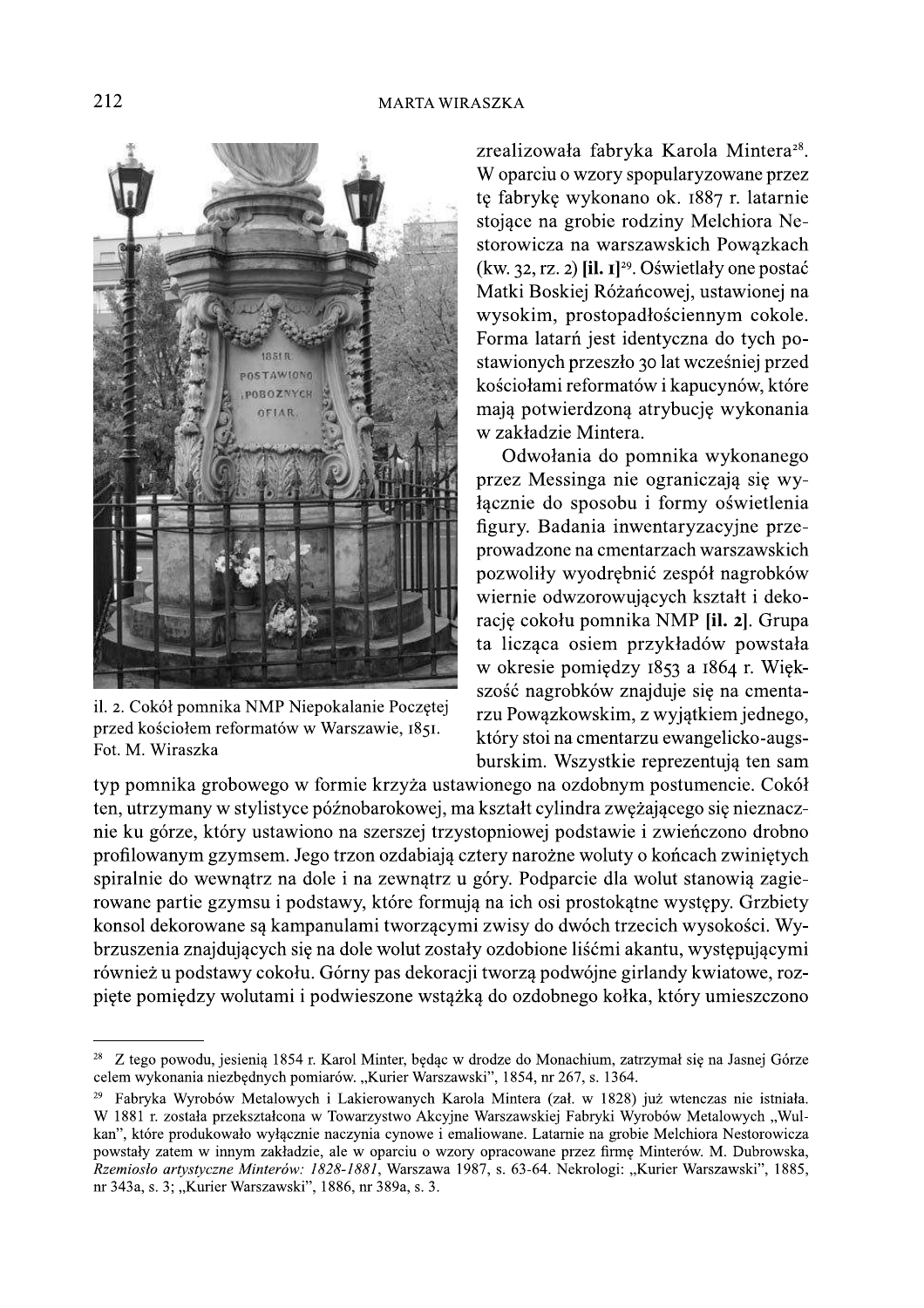pośrodku każdego boku. Pola między konsolami a elementami dekoracyjnymi posłużyły do rozmieszczenia inskrypcji.

Serie nagrobków, które formą i dekoracją cokołu odwołują się bezpośrednio do postumentu sygnowanego przez Messinga, otwiera nagrobek Andrzeja Wołowskiego (zm. 16 sierpnia 1852 r.) – naczelnika Komisji Skarbu, wystawiony ok. 1853 r. na cmentarzu Powazkowskim przez siostrę zmarłego, Teresę z Wołowskich Szymanowską (kw. 14, rz. 5). Nabożeństwo żałobne za duszę ś. p. Andrzeja Wołowskiego odbyło się 25 sierpnia 1852 r. w kościele św. Antoniego przy ul. Senatorskiej. Tam też miały miejsce kolejne msze rocznicowe<sup>30</sup>. Powiązanie tych faktów z formą nadaną pomnikowi skłania do wniosku, że to fundatorka, znająca dzieło Messinga z autopsji, zdecydowała o powtórzeniu ozdobnego cokołu, na którym zamiast figury Najświętszej Maryi Panny został ustawiony tańszy w wykonaniu, ale wyrazistszy w symbolice chrześcijańsko-cmentarnej krzyż. Belki tego krzyża o przekroju ośmiobocznym, profilowane, składające się z naprzemiennie ułożonych wałków i wklęsek, zostały ozdobione u podstawy i na zakończeniu ramion



il. 3. Nagrobek Andrzeja Wołowskiego na Powązkach w Warszawie, ok. 1853. Fot. M. Wiraszka

reliefowym motywem roślinnym. Miejsce przecięcia belek zaakcentowano medalionem z pełnoplastyczną głową Chrystusa w cierniowej koronie [il. 3].

W oparciu o ten wzór zostana zrealizowane na cmentarzu Powazkowskim nastepne zamówienia<sup>31</sup>. W porządku chronologicznym będą to pomniki: Elżbiety Colin (1853, kw. 24, rz. 6)<sup>32</sup>, Marcjanny z Obrąpalskich Safonow (1854, kw. 159, rz. 4)<sup>33</sup>, Aleksandra Lepigé (1854,

<sup>30</sup> Nekrologi: "Kurier Warszawski", 1852, nr 219, s. 1155; "Kurier Warszawski", 1852, nr 223, s. 1175; "Kurier Warszawski", 1853, nr 211, s. 1037; "Kurier Warszawski", 1854, nr 211, s. 1107; "Kurier Warszawski", 1855, nr 213, s. 1094-1095.

<sup>31</sup> Datowanie nagrobków zostało określone na podstawie informacji znajdujących się w nekrologach zamieszczanych w "Kurierze Warszawskim", a dotyczących dnia przeniesienia zwłok do grobu rodzinnego i poświęcenia nagrobka. W odniesieniu do pomników, co do których takiej informacji nie było, został przyjety przybliżony czas wykonania, czyli zgodnie z najczęściej przyjętą praktyką, rok od śmierci osoby zmarłej. Zob. A.T. Tyszka, Nekrologi "Kuriera Warszawskiego" 1821-1939, t. 2, 1846-1852, Warszawa 2004; idem, Nekrologi "Kuriera Warszawskiego" 1821-1939, t. 3, 1853-1858, Warszawa 2007; idem, Nekrologi "Kuriera Warszawskiego" 1821-1939, t. 4, 1859-1861, Warszawa 2012.

Nekrologi: "Kurier Warszawski", 1852, nr 310, s. 1620-1621; "Kurier Warszawski", 1852, nr 320, s. 1672; "Kurier Warszawski", 1853, nr 322, s. 1589. Dane biograficzne: Taryfa domów miasta Warszawy i Pragi z planem ogólnym i 128 szczegółowych planików ulic i domów – ułożone przez inż. m. Warszawy H. Świątkowskiego, Warszawa 1852, s. 54.

<sup>33</sup> Nekrologi: "Kurier Warszawski", 1853, nr 304, s. 1497; "Kurier Warszawski", 1854, nr 6, s. 30; "Kurier Warszawski", 1854, nr 123, s. 651; "Kurier Warszawski", 1854, nr 300, s. 1521. Datowanie pomnika umożliwiła in-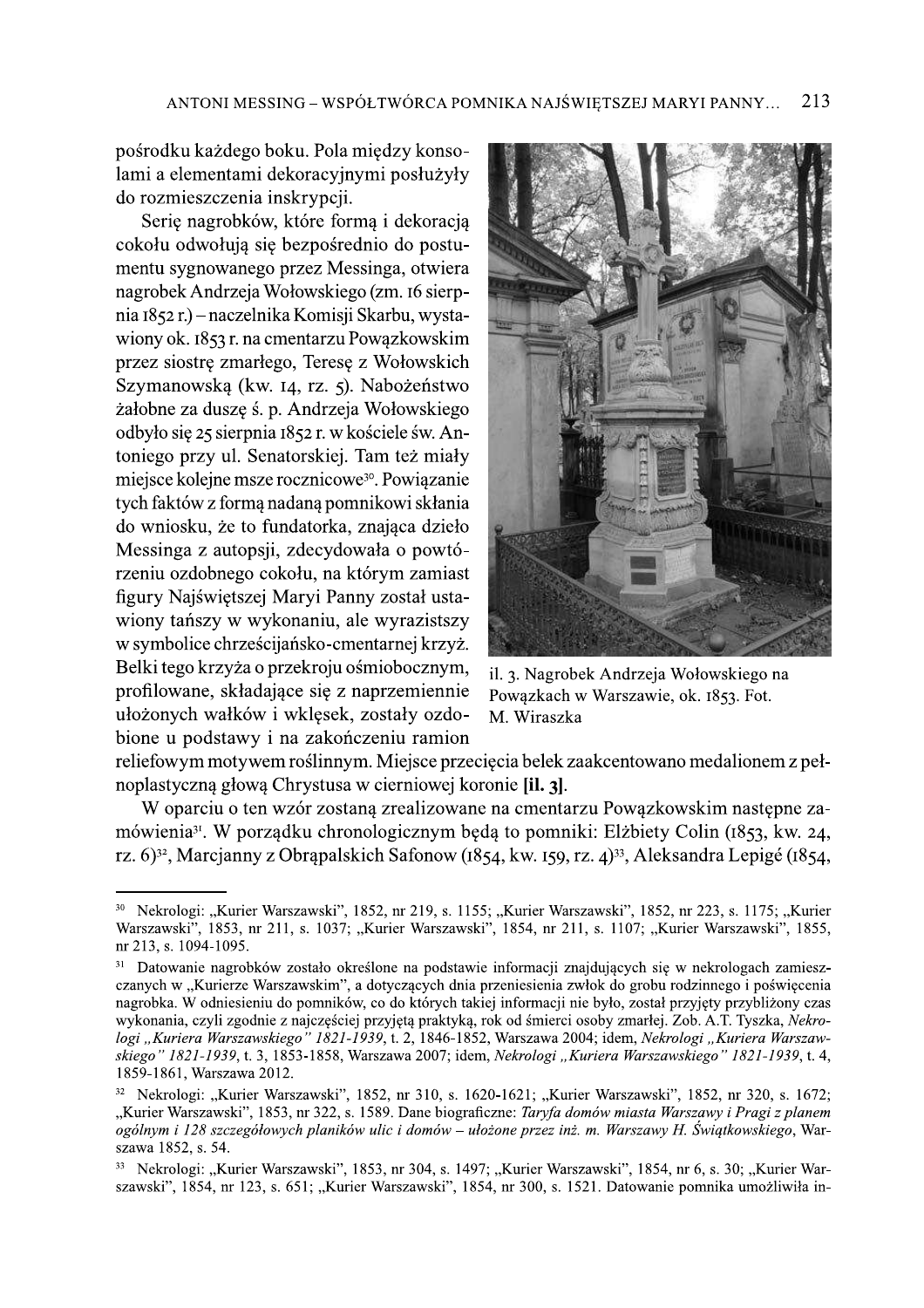kw. 24, rz. I)<sup>34</sup>, Anieli z Kamieńskich Łubieńskiej (1857, kw. 158, rz. 5)<sup>35</sup>, Hortensji Wiktorii z Bernatowiczów Szpadkowskiej (1857, kw. 29, rz. 4)<sup>36</sup> i Antoniego Ciesielskiego (ok. 1858, kw. 20, rz. 3)<sup>37</sup>. Listę zamyka wystawiony w 1864 r. na cmentarzu ewangelicko-augsburskim (al. 56, nr 5) nagrobek upamiętniający Fryderyka Karola Moesa (1808-1863) – przemysłowca, właściciela przędzalni bawełny w Łodzi oraz fabryk wełny w Zgierzu i obić papierowych w Warszawie<sup>38</sup>. Wszystkie wymienione pomniki zachowują tę samą formę architektoniczną i detal rzeźbiarski. Różnice pomiędzy nimi wynikają z przyjęcia odmiennych proporcji oraz obecnego stanu zachowania<sup>39</sup>. Z szablonu wyłamuje się tylko nagrobek Antoniego Ciesielskiego, który posiada nieco inna strukturę cokołu. Zamiast wypukłych płaszczyzn ma cztery wklęsłe powierzchnie boczne, ujęte w narożach konsolami wolutowymi, do których od góry podwieszone zostały pojedyncze girlandy wawrzynu.

Oprócz tych ośmiu przykładów, których podobieństwo do realizacji Messinga nie budzi wątpliwości, istnieje jeszcze druga grupa obiektów reprezentujących podobny typ nagrobka w formie krzyża na ozdobnym postumencie, która jest uproszczoną wersją poprzednio opisanej. Przykłady należące do tej grupy charakteryzuje ta sama struktura architektoniczna cokołu, tyle że pozbawiona dekoracji rzeźbiarskiej. Ponieważ najstarsze nagrobki tego typu zostały zrealizowane w 1855 r., jeden na Powązkach dla sędziego Trybunału Handlowego, kupca win i towarów korzennych – Franciszka Reycha (kw. II, rz. I)<sup>40</sup> [il. 4], drugi

formacja o miejscu mszy żałobnej, która w przeciwieństwie do innych mszy rocznicowych, odbyła się w kościele powązkowskim. Zgodnie z ówczesną praktyką, przeniesienie zwłok i poświęcenie pomnika następowało bezpośrednio po nabożeństwie w świątyni św. Karola Boromeusza na Powązkach.

<sup>&</sup>lt;sup>34</sup> Nekrologi: "Kurier Warszawski", 1853, nr 152, s. 773; "Kurier Warszawski", 1853, nr 225, s. 1109. Postawienie nagrobka zostało przyjęte na podstawie daty umieszczonej na cokole: "ALEKSANDROWI/ LEPIGÈ/ NAJLEP-SZEMU MEŻOWI/ STROSKANA ŻONA/ZOFIA z PIEŃKOWSKICH/ TEN POMNIK WZNIOSŁA/1854". Wzmianki w nekrologu informującym, że: Jutro [tzn. 30 VIII 1853], w kościele Powązkowskim, odbędzie się nabożeństwo za dusze ś.p. Aleksandra Lepigè; po ukończeniu którego, nastąpi przeniesienie zwłok Tegoż, ze składu do grobu familijnego, nie należy traktować jako równoznacznej z ustawieniem nad grobem pomnika. Ten bowiem, co jest bardziej prawdopodobne, stanał nie po trzech miesiacach, ale w rok po śmierci zmarłego. Dane biograficzne: Archiwum Państwowe m.st. Warszawy, Akta stanu cywilnego parafii rzymskokatolickiej św. Aleksandra w Warszawie, Akt zgonu nr 302/1853. Materiał pochodzi z serwisu www.szukajwarchiwach.pl [dostep z dn. 15.03.2016]; E. Szulc, Cmentarz ewangelicko-augsburski w Warszawie. Zmarli i ich rodziny, Warszawa 1989, s. 323-324.

<sup>35</sup> Nekrologi: "Kurier Warszawski", 1856, nr 121, s. 619-620; "Kurier Warszawski", 1856, nr 127, s. 655-656; "Kurier Warszawski", 1857, nr 119, s. 630. Data powstania znajduje się również na cokole nagrobka.

Nekrologi: "Kurier Warszawski", 1857, nr 207, s. 1125. Dane biograficzne: Archiwum Państwowe m.st. Warszawy, Akta stanu cywilnego parafii rzymskokatolickiej św. Krzyża w Warszawie, Akt zgonu nr 1799/1856. Materiał pochodzi z serwisu www.szukajwarchiwach.pl [dostęp z dn. 15.03.2016]; S. Łoza, Architekci i budowniczowie w Polsce, Warszawa 1954, s. 300.

<sup>37</sup> Nekrologi: "Kurier Warszawski", 1857, nr 257, s. 1386; "Kurier Warszawski", 1858, nr 247, s. 1321.

<sup>&</sup>lt;sup>38</sup> Nekrologi: "Kurier Warszawski", 1863, nr 204, s. 1009; "Kurier Warszawski", 1864, nr 247, s. 1417. Dane biograficzne: "Kurier Warszawski", 1848, nr 179, s. 858; "Kurier Warszawski", 1852, nr 173, s. 915; "Kurier Warszawski", 1854, nr 208, s. 1094; "Kurier Warszawski", 1859, nr 171, s. 4; E. Szulc, dz. cyt., s. 394-395.

W nagrobkach Anieli Łubieńskiej i Hortensji Szpadkowskiej nie zachowały się krzyże. W pomnikach Marcjanny Safonow i Aleksandra Lepigè miejsce przeciecia ramion krzyża zostało zaakcentowane odpowiednio pełnoplastyczną głową Madonny i reliefową rozetką.

<sup>&</sup>lt;sup>40</sup> Nabożeństwo żałobne po śmierci zmarłego odbyło sie w kościele oo. Reformatów. Nekrologi: "Kurier Warszawski", 1855, nr 65, s. 313; "Kurier Warszawski", 1855, nr 70, s. 334; "Kurier Warszawski", 1855, nr 280, s. 1422. Dane biograficzne: "Kurier Warszawski", 1834, nr 249, s. 1376; "Kurier Warszawski", 1852, nr 283, s. 1482; Archiwum Państwowe m.st. Warszawy, Akta stanu cywilnego parafii rzymskokatolickiej św. Andrzeja w Warszawie, Akt zgonu nr 153/1855. Materiał pochodzi z serwisu www.szukajwarchiwach.pl [dostep z dn. 15.03.2016]; Taryfa domów..., dz. cyt., s. 15.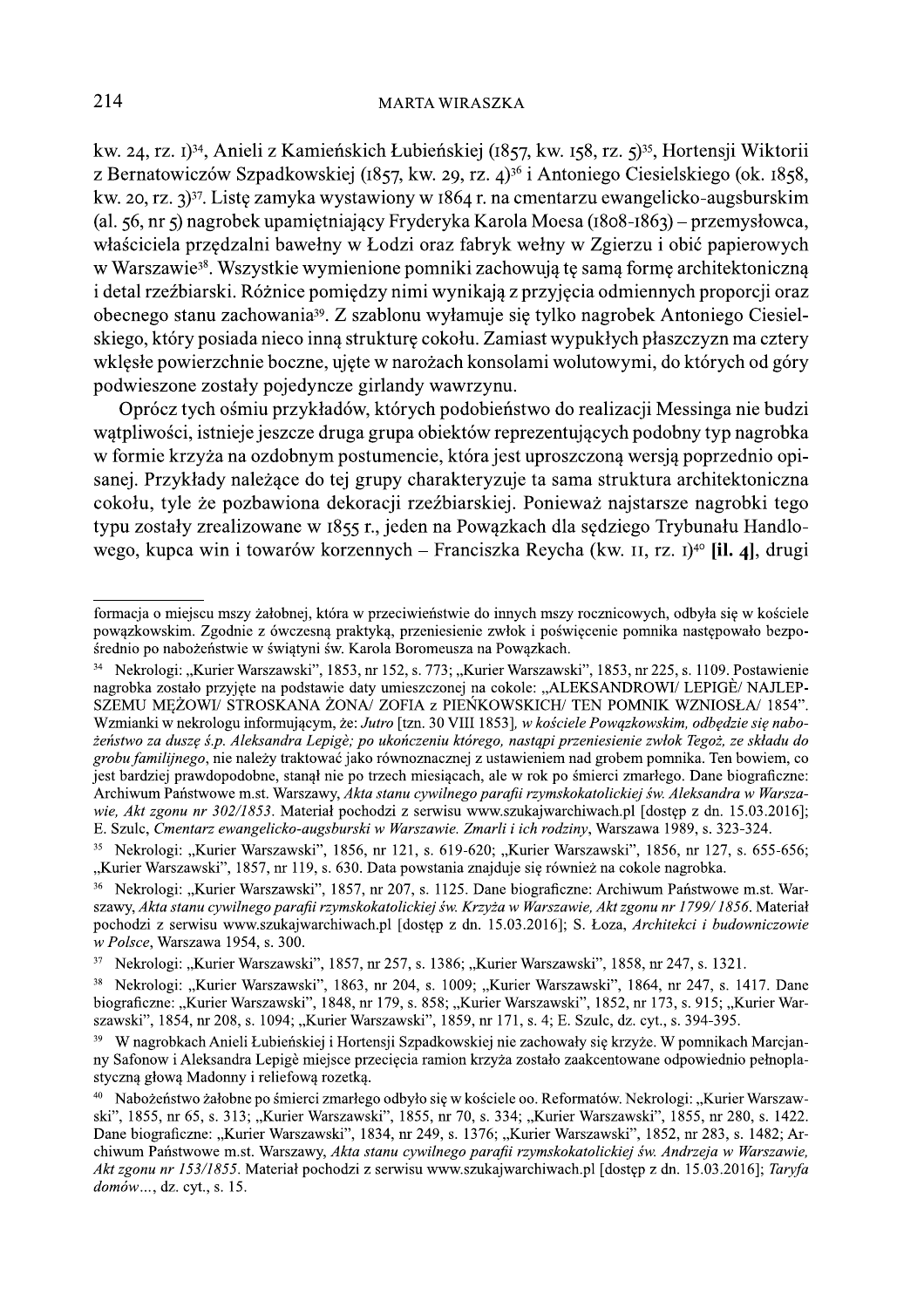na cmentarzu prawosławnym na Woli ku czci zmarłego w styczniu 1855 r. prałata i naczelnego kapelana armii polowej, Aleksandra Pogonjałowa<sup>41</sup>, należy przyjąć, że był to chronologicznie drugi wariant pierwszego projektu.

Na cmentarzu Powązkowskim identyczne pomniki stanely jeszcze nad grobami: małżonków Julianny i Eliasza Kelchów (ok. 1856, kw. 33, rz. 3)<sup>42</sup>, Tomasza Trylskiego (1856, kw. 16, rz. 4)<sup>43</sup>, Wincentego Temporowskiego (ok. 1858, kw. 157, rz. 2)<sup>44</sup> i Mikołaja Jamroszyńskiego (ok.  $1862$ , kw.  $157$ , rz.  $3$ <sup>45</sup>. Kolejne trzy wzniesiono na cmentarzu ewangelicko-augsburskim dla Ludwika Antoniego Salingera (ok. 1857, kw. I, na wprost lapidarium)<sup>46</sup>, Krzysztofa Fryderyka Bruna (ok. 1867, al. 24, nr 3/5)<sup>47</sup> i Ludwika Bogumiła Reineke (ok. 1874, naprzeciw al. 66  $(165)^{48}$ . Ponadto na cmentarzu ewangelicko-reformowanym został zrealizowany nagrobek upamiętniający zmarłych członków rodziny Jana Samuela Elsnera, aptekarza (kw. A, rz.  $2)^{49}$ . Pomnik powstał zapewne pomiędzy 1863 a 1867 r. Wtedy zmarło dwoje jego małoletnich dzieci: syn Stanisław, lat 10 (16 X 1862), i córka



il. 4. Nagrobek Franciszka Reycha na Powązkach w Warszawie, 1855. Fot. M. Wiraszka

Klementyna, lat 5 i pół (10 I 1867)<sup>50</sup>. Na wybór formy upamiętnienia wpływ miały powiązania

 $41\,$ Nekrologi: "Kurier Warszawski", 1855, nr 18, s. 85.

Nekrologi: "Kurier Warszawski", 1853, nr 38, s. 202; "Kurier Warszawski", 1855, nr 325, s. 1649. Dane bio- $42\,$ graficzne: "Kurier Warszawski", 1830, nr 339, s. 1760; "Przewodnik Warszawski", 1/1826, s. 10; "Przewodnik Warszawski", 2/1827, s. 11; "Przewodnik Warszawski", 3/1829, s. 11; Skorowidz mieszkańców..., dz. cyt., s. 139.

<sup>&</sup>lt;sup>43</sup> Nekrologi: "Kurier Warszawski", 1855, nr 202, s. 1038; "Kurier Warszawski", 1855, nr 229, s. 1179; "Kurier Warszawski", 1856, nr 199, s. 1030. Dane biograficzne: "Przewodnik Warszawski", 1/1826, s. 101; "Kurier Warszawski", 1837, nr 184, s. 2; Archiwum Państwowe m.st. Warszawy, Akta stanu cywilnego parafii rzymskokatolickiej św. Krzyża w Warszawie, Akt zgonu nr 2594/1855. Materiał pochodzi z serwisu www.szukajwarchiwach.pl [dostep z dn. 15.03.2016].

<sup>44</sup> Nekrologi: "Kurier Warszawski", 1858, nr 81, s. 413. Dane biograficzne: "Korespondent Warszawski", 1831, nr 38, s. 99; "Kurier Warszawski", 1852, nr 3, s. 9-10; Skorowidz mieszkańców..., dz. cyt., s. 338.

Nekrologi: "Kurier Warszawski", 1862, nr 13, s. 68; "Kurier Warszawski", 1862, nr 47, s. 253. Dane biograficz-45 ne: Skorowidz mieszkańców..., dz. cyt., s. 118.

Nekrologi: "Kurier Warszawski", 1857, nr 5, s. 21; "Gazeta Warszawska", 1857, nr 42, s. 6. Dane biograficzne: K. Reychman, Szkice genealogiczne, Warszawa 1936, s. 183, 185.

Nekrologi: "Kurier Warszawski", 1866, nr 274, s. 1609; "Kurier Warszawski", 1869, nr 12, s. 4. Dane Biograficzne: Taryfa domów..., dz. cyt., s. 10; "Kurier Warszawski", 1853, nr 336, s. 1687; E. Szulc, dz. cyt., s. 67-68; T.W. Świątek, dz. cyt., s. 9-20.

<sup>&</sup>lt;sup>48</sup> Nekrologi: "Kurier Warszawski", 1873, nr 250, s. 3.

<sup>49</sup> J. i E. Szulcowie, Cmentarz ewangelicko-reformowany w Warszawie. Zmarli i ich rodziny, Warszawa 1989, s. 67.

Nekrologi: "Kurier Warszawski", 1862, nr 238, s. 1371; "Kurier Warszawski", 1867, nr 9, s. 45.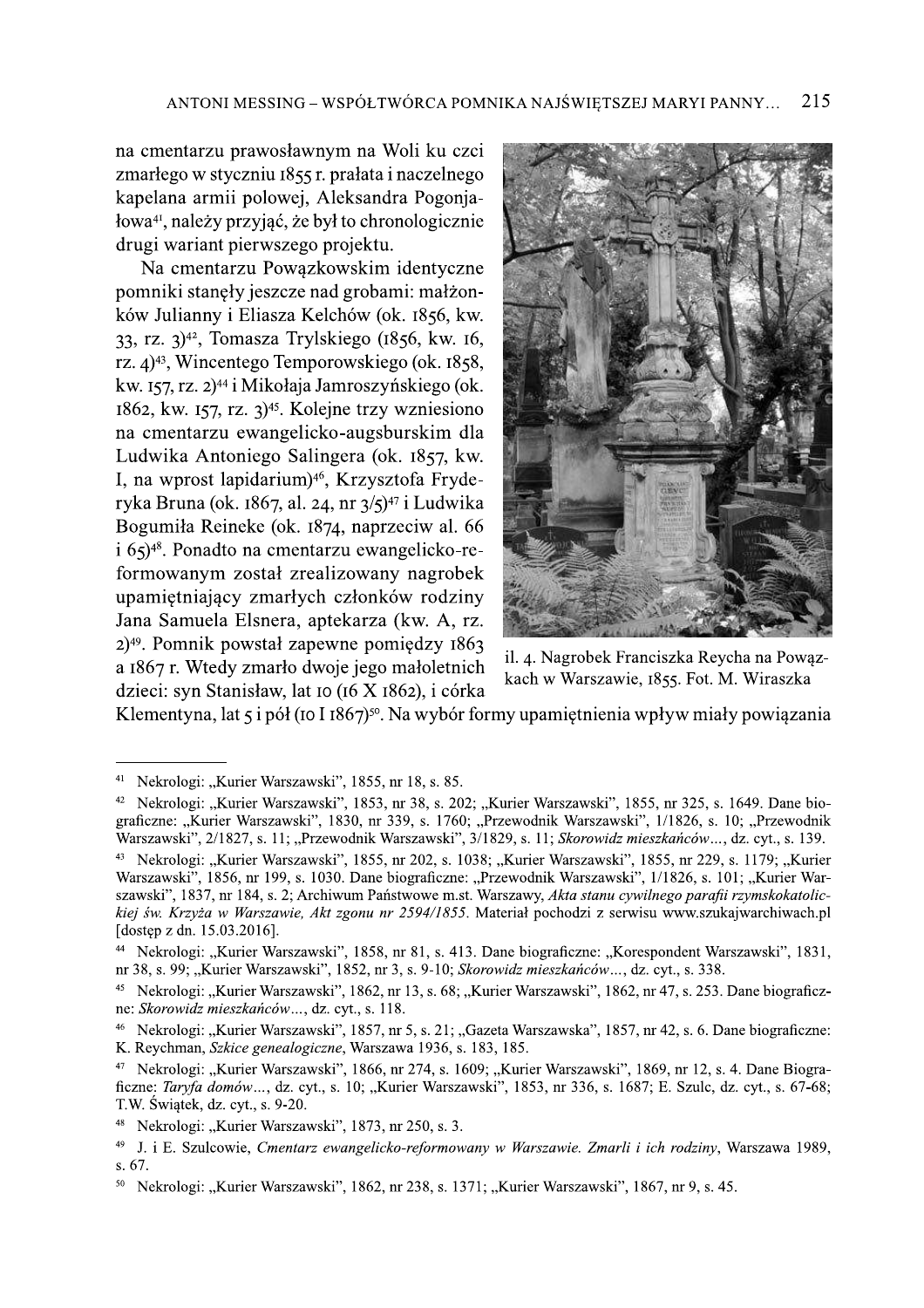## **MARTA WIRASZKA**

rodzinne. Żona Elsnera, Juliana Teofila była córką Krzysztofa Fryderyka Bruna<sup>51</sup>. Stąd też nad grobami spokrewnionych ze sobą familii, w analogicznym czasie, zostały zrealizowane takie same monumenty. Poza Warszawa znajduje się pomnik pułkownika Dellingzhauzena, wzniesiony na cmentarzu w Bielsku Podlaskim, przy ul. Wojska Polskiego<sup>52</sup>.

Nagrobek Bruna, zgodnie z informacją zamieszczoną w "Kurierze Warszawskim", został wykonany przez Antoniego Messinga<sup>53</sup>. Należy jednak przypuszczać, że nie wyszedł spod jego reki bezpośrednio, jedynie został zrealizowany w jego warsztacie. Pogarszający się bowiem stan zdrowia ograniczał lub nawet uniemożliwiał rzeźbiarzowi pracę w ostatnim roku, tuż przed śmiercią. W kontekście domniemanego autorstwa grupy nagrobków wzorowanych na warszawskim pomniku Najświętszej Maryi Panny nazwisko rzeźbiarza pojawia się już po raz drugi<sup>54</sup>, ale po raz pierwszy bezpośrednio potwierdzona zostaje atrybucja dzieła. Biorąc pod uwagę, że realizacja większości zleceń, wyjątek stanowi pomnik Ludwika Reineke (zm. 15 grudnia 1873 r.), przypada na lata 1853-1867, trzeba uznać je za prace tego samego rzeźbiarza lub przynajmniej tego samego zakładu kamieniarskiego. Autorstwo Messinga jako wykonawcy serii podobnych nagrobków nie powoduje większych zastrzeżeń, jednak odpowiedź na pytanie: czy Messing mógł być również ich projektantem? – nie jest już jednoznaczna i wymaga dalszej analizy.

Studia Marii I. Kwiatkowskiej dowiodły, że przypisywana powszechnie rzeźbiarzowi figura Madonny jest w rzeczywistości dziełem Ludwika Kaufmanna, a on sam był tylko wykonawcą ozdobnego postumentu<sup>55</sup>. Z moich badań wynika, że również pozostałe elementy pomnika nie należą do oryginalnych wytworów twórczości Antoniego Messinga. Tego typu cokoły o późnobarokowej formie, ozdobione regencyjnym ornamentem były stosowane w drugiej i trzeciej dekadzie XVIII w. jako podstawy m.in. dla wolnostojącej rzeźby monumentalnej o tematyce religijnej. Spopularyzowane przez kontrreformację wizerunki Maryi Immaculaty, Trójcy Świętej i św. Jana Nepomucena rozpowszechniły się zwłaszcza w cesarstwie habsburskim. W Polsce najwięcej przykładów pochodzi z podległego niegdyś Habsburgom Dolnego Śląska<sup>56</sup>. Najbliższe formą warszawskiemu pomnikowi cokoły zdobią dziś place w Otmuchowie (pomnik MB Zwycięskiej – 1734) i Dobromierzu (pomnik św. Jana Nepomucena – 1728) oraz most prowadzący do opactwa cystersów w Lubiażu (pomniki NMP i św. Jana Nepomucena – 1723)<sup>57</sup>. Zwłaszcza postumenty z Dobromierza i Lubiąża wykazują duże podobieństwa z pierwszą grupą nagrobków wzorowanych bezpośrednio na podstawie pomnika sprzed kościoła oo. Reformatów w Warszawie. W dekoracji cokołu brakuje im

 $51$ "Kurier Warszawski", 1898, nr 77, s. 4.

<sup>52</sup> Dalsze poszukiwania prowadzone na cmentarzach znajdujących się poza Warszawą mogą jeszcze zwiększyć liczbę przykładów. Odnośnie nagrobka płk. Dellingzhauzena, z wyjątkiem znalezienia zdjęcia słabej jakości, nie udało się ustalić dokładniejszych danych dotyczących zmarłego. Dwieście lat bielskiej nekropolii, "Бельскі гостінэць", 3/2000, nr 8-9. Artykuł zamieszczony na stronie: http://kamunikat.fontel.net [dostęp z dn. 22.03.2016 r.].

<sup>53</sup> Podczas wichury w styczniu 1869 r. pomnik Krzysztofa Bruna został poważnie uszkodzony. Rosnące obok drzewo, upadając, zniszczyło krzyż wieńczący pomnik. Naprawę uszkodzeń rodzina powierzyła Józefowi Mantzlowi. "Kurier Warszawski", 1869, nr 12, s. 4.

<sup>54</sup> Zob. informacje dotyczące nagrobka Andrzeja Wołowskiego.

<sup>55</sup> Badaczka odnalazła potwierdzenie w informacji prasowej. "Kurier Warszawski", 1854, nr 179, s. 949; M.I. Kwiatkowska, Rzeźbiarze..., dz. cyt., s. 44.

<sup>56</sup> Zob. K. Kalinowski, Rzeźba barokowa na Śląsku, Warszawa 1986.

<sup>57</sup> K. Kalinowski, Lubiaż, Wrocław-Warszawa-Kraków 1970, s. 164-165; Idem, Rzeźba..., dz. cyt., s. 57, 275-276.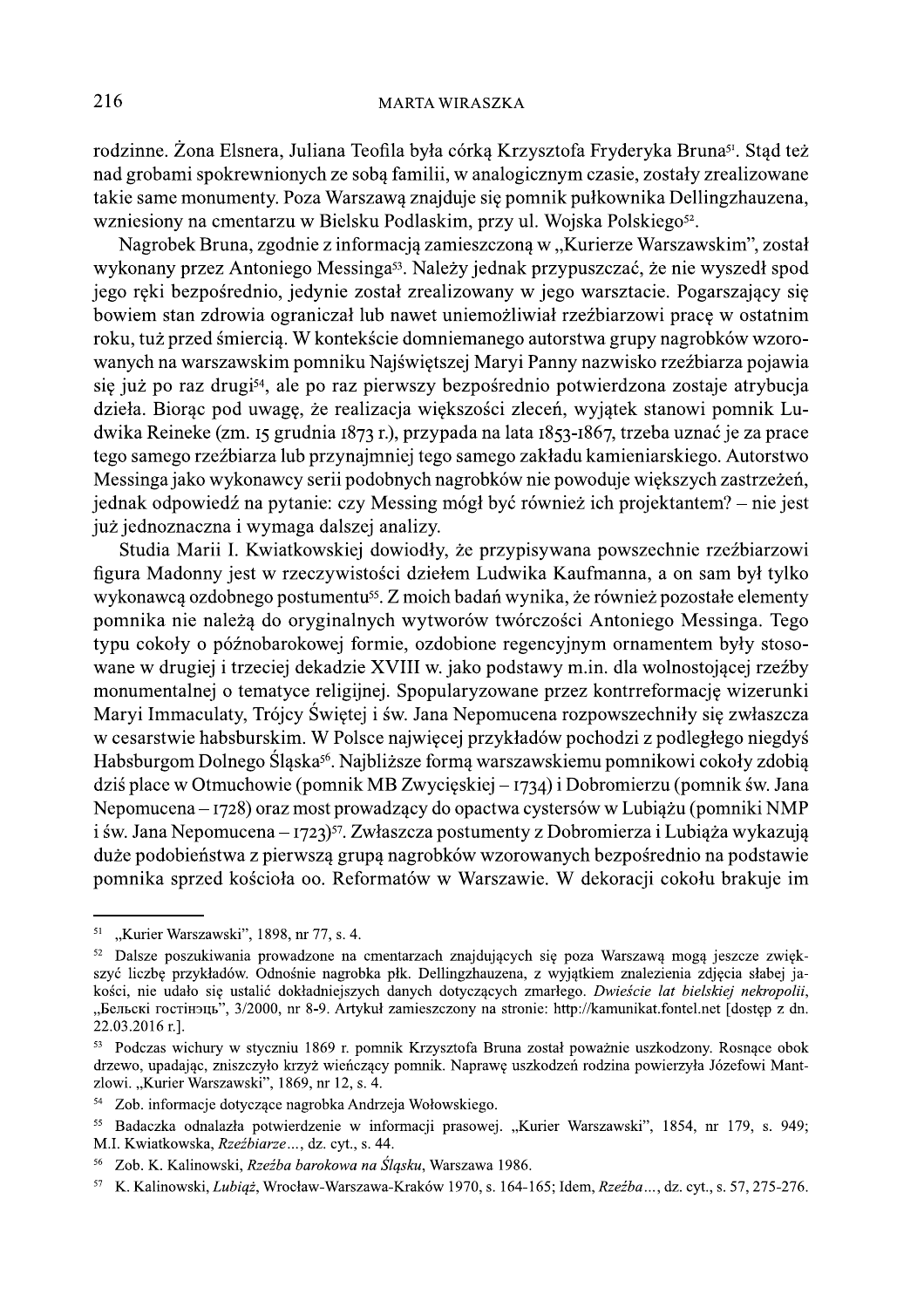

il. 5. Waza ogrodowa dla parku Wilanowskiego, rys. H. Marconi – ok. 1850. Repr. wg: M. Dubrowska, Rzemiosło..., Warszawa 1987, s. 38 oraz grobowiec Stanisława i Antoniego Potockich na Powązkach w Warszawie, ok. 1845-1851. Fot. M. Wiraszka

wyłącznie podwójnych girland rozwieszonych pomiędzy wolutami. Wątpię jednak, aby Messing wykorzystał te wzory w swoich pracach. Nie ma bowiem żadnych przesłanek, które potwierdzałyby związek tego rzeźbiarzą ze Śląskiem. Bardziej prawdopodobne jest, że wzorował się na innym dziele, znajdującym się do wybuchu drugiej wojny światowej w podwarszawskim Wilanowie.

Na początku lat pięćdziesiątych XIX w., na górnym tarasie ogrodowym, vis-à-vis narożnych pawilonów głównego korpusu pałacowego, zostały ustawione dwa kamienne wazony o neobarokowych formach<sup>58</sup>. Ich autorem był przybyły do Polski w 1822 r. architekt włoski Henryk Marconi, od lat dwudziestych XIX w. zamieszkały i pracujący w Warszawie<sup>59</sup>. Z rodziną Potockich związany był od połowy lat trzydziestych. Dla nich wykonał w latach 1834-1838 projekty modernizacji otoczenia pałacu w Natolinie i neogotyckiego mauzoleum

Wazy widoczne są m.in. na drzeworytach wykonanych wg rys. Podbielskiego w "Tygodniku Ilustrowanym" i wg rys. Dymitrowicza w książce autorstwa Hipolita Skimborowicza i Wojciecha Gersona. "Tygodnik Ilustrowany", 7/1863, nr 192, s. 209; H. Skimborowicz, W. Gerson, Wilanów. Album widoków i pamiątek, Warszawa 1877, s. 73.

S. Łoza, dz. cyt., s. 188; S. Łoza, Henryk Marconi i jego rodzina, Warszawa 1954, s. 8-17.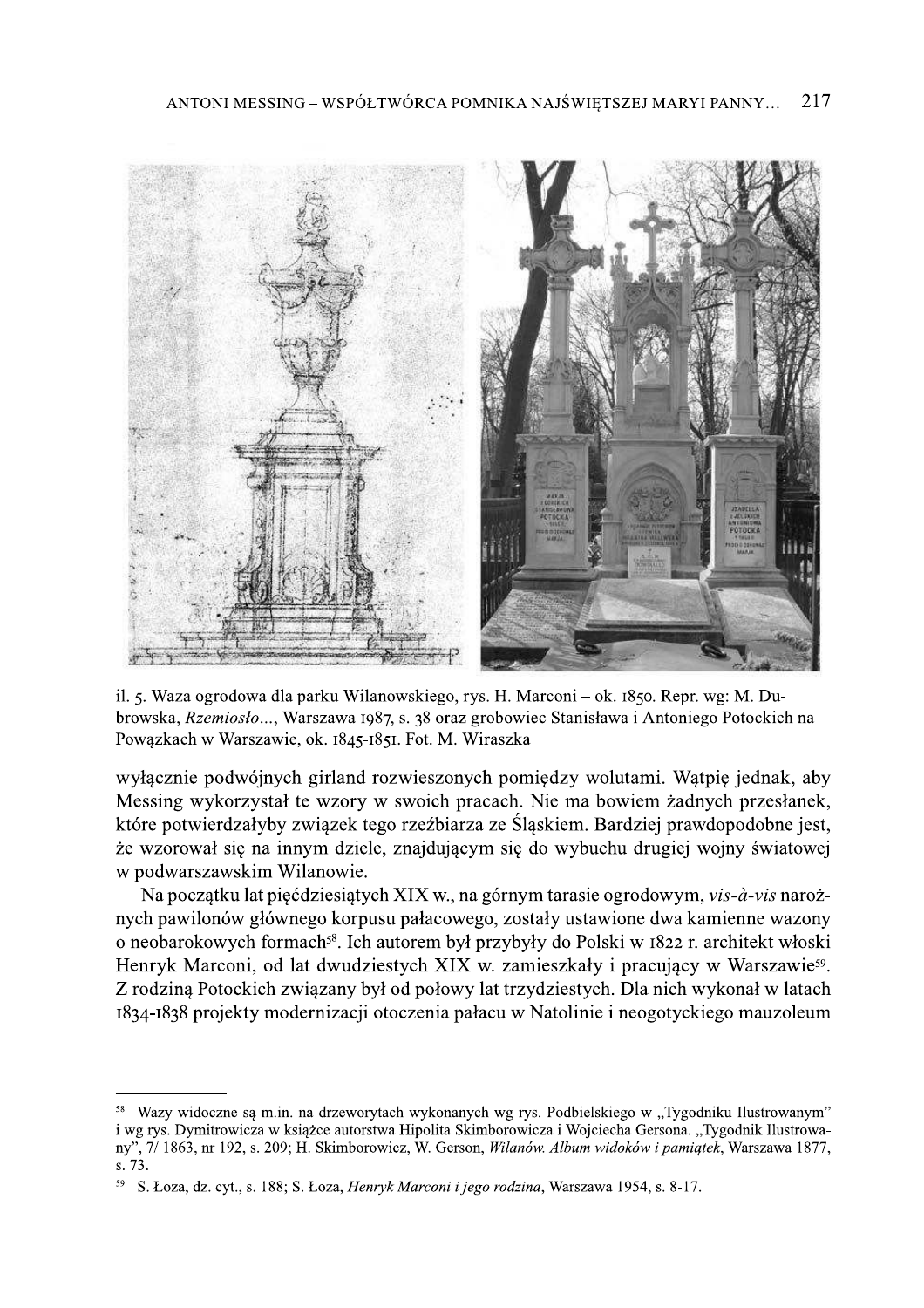Aleksandry i Stanisława Potockich w Wilanowie<sup>60</sup>. Do prac w rezydencji wilanowskiej Marconi powrócił ponownie w 1845 r., gdzie początkowo wspólnie z Franciszkiem Marią Lancim i Bolesławem Podczaszyńskim, później samodzielnie, kierował przebudowa pałacu, wprowadzając szereg zmian w jego wnętrzach, najbliższym otoczeniu i na terenie przedpałacowym<sup>61</sup>. Z tym okresem modernizacji siedziby Potockich wiąże się powstanie pary waz ogrodowych. Projekt, przechowywany w AGAD, datowany jest na ok. 1850 r. [il. 5] Napis objaśniający w języku włoskim, znajdujący się pod rysunkiem: Con piedi di Minter a bronzo; da Galleria con piedi di zinko bronzati, sugeruje, że waza miała być odlana w fabryce Mintera z cynku pokrytego brązem<sup>62</sup>. Na podstawie archiwalnych rycin i fotografii wiadomo, że pierwotny zamysł nie został zrealizowany<sup>63</sup>. Zamiast metalu wybrano kamień, z którego odkuto cokół oraz stojącą na nim wazę.

Podstawa pod wazę autorstwa Marconiego formą najbliższa jest postumentom drugiej grupy nagrobków, która charakteryzuje się ograniczeniem dekoracji. Z kolei detal zdobiacy wazę: liście akantu pokrywające spodnią część kielicha i girlandy podczepione do krawędzi pokrywy, naśladuje ozdoby cokołów grupy pierwszej, wzorowanej bezpośrednio na pomniku przed kościołem św. Antoniego przy ul. Senatorskiej. Stąd można domniemywać, że Messing znał realizację wilanowską.

Nagrobki Messinga z rodziną Potockich wiąże także krzyż wieńczący cokół. Jego forma bliska jest zwieńczeniu pomników Stanisława i Antoniego Potockich, które znajdują się na Powązkach (kw. 25, rz. 1-2, ok. 1844-1845)<sup>64</sup>. Para krzyży, ustawionych na prostopadłościennych postumentach, flankuje ustawioną pośrodku neogotycką aediculę z popiersiem kobiety. Oprofilowanie ramion (przekrój czworoboczny, z para wałków wtopionych na całej długości, wzdłuż krawędzi) i ich zakończenie (liście akantu) podobne jest do rozwiązania zastosowanego przez Messinga w drugiej grupie nagrobków<sup>65</sup>. Cokoły tych monumentów, pozbawione dekoracji rzeźbiarskiej, posiadają prostsze w formie krzyże. Zamiast medalionów z głową Chrystusa Boleściwego lub Madonny w miejscu przecięcia belek mają rozety umieszczone w owalnych polach. Przykłady te różni od siebie dekoracja podstawy krzyża. Nagrobki Messinga zdobi akant, podczas gdy pomniki Potockich przyozdabiają proste formy neogotyckie, widoczne również pośrodku krzyża w postaci czteroliścia wpisanego w okrąg.

<sup>&</sup>lt;sup>60</sup> W Natolinie Marconi dobudował portyk przy oficynie, wzniósł most i bramę w stylu mauretańskim oraz dorycka światynie i akwedukt. Wymienione budowle powstały w latach 1834-1838. W 1834 r. architekt przygotował projekt mauzoleum Potockich i do 1836 r. nadzorował prace przy jego budowie. S. Lorentz, Natolin, Warszawa 1948, s. 273-275; W. Fijałkowski, Mauzoleum Potockich w Wilanowie, "Spotkania z Zabytkami", 2011, nr 3-4,  $s. 38-41.$ 

<sup>&</sup>lt;sup>61</sup> Wg projektów Henryka Marconiego powstały w latach 1845-1870 następujące obiekty: brama w Morysinie z mieszkaniem stróża, szpital i dom doktora na przedpolach rezydencji w Wilanowie, ogrodzenie cmentarza wilanowskiego, wnętrze Wielkiej Sieni i kaplica pałacowa, budynek pompowni w parku oraz kościół św. Anny. J. Cydzik, W. Fijałkowski, Wilanów – dzieje, architektura, konserwacja, Warszawa 1989, s. 21, 37-41, 93-95, 103-106, 112.

<sup>62</sup> Katalog rysunków architektonicznych Henryka i Leandra Marconich w Archiwum Głównym Akt Dawnych w Warszawie, oprac. T.S. Jaroszewski i A. Rottermund, Warszawa 1977, s. 105.

 $63\,$ Zob. J. Cydzik, W. Fijałkowski, dz. cyt., s. 41.

<sup>64</sup> W grobowcu na Powazkach zostali pochowani m.in.: Stanisław Potocki (1776-1830), generał piechoty, jego córka Ludwika z Potockich Walewska (1814-1844) oraz brat Stanisława, Antoni Potocki (1780-1850), generał i senator. K.W. Wóycicki, Cmentarz Powązkowski pod Warszawą, t. 2, Warszawa 1856, s. 72-73; S. Szenic, Cmentarz Powązkowski 1790-1850. Zmarli i ich rodziny, t. 1, Warszawa 1979, s. 234-235, 420-421.

Pierwszy tego typu krzyż zwieńczył nagrobek Aleksandra Lepigé w 1854 r.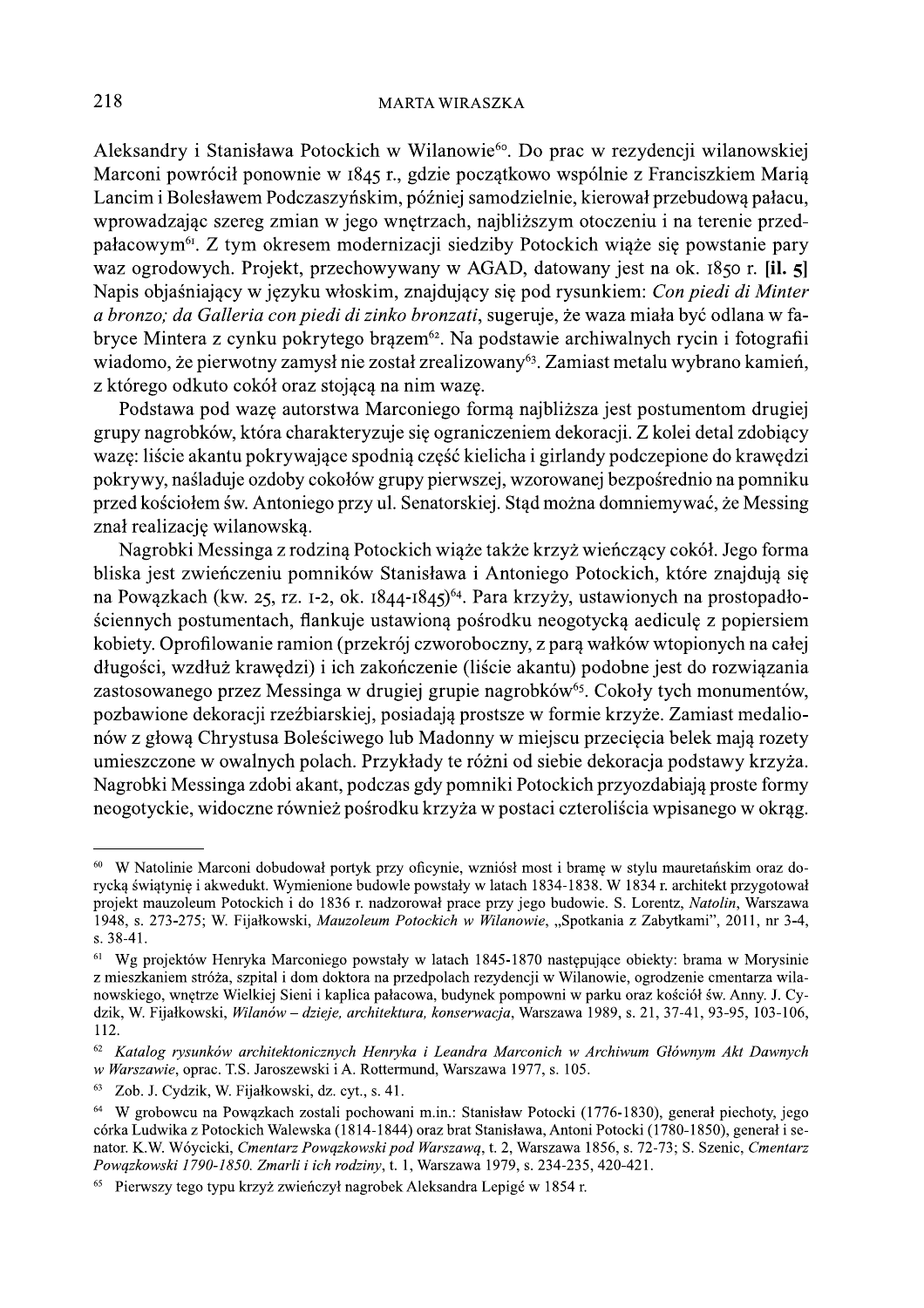Ponieważ nagrobki dla Potockich powstały wcześniej, mogły więc posłużyć Messingowi za inspirację<sup>66</sup>.

W świetle poczynionych ustaleń faktograficzno-formalnych niemożliwym jest określenie wkładu Messinga w powstanie projektu pomnika przeznaczonego dla kościoła oo. Reformatów w Warszawie. Wiadomo na pewno, że Messing nie był autorem figury Madonny. Był za to z pewnością wykonawcą cokołu. Fakt ten potwierdza umieszczona z boku postumentu sygnatura rzeźbiarza. Forma podstawy pomnika powstała zaś w oparciu o zmodyfikowany nieznacznie projekt wazy ogrodowej autorstwa Marconiego, który zamówił do Wilanowa August Potocki. Czas powstania obu realizacji jest bardzo zbliżony (ok. 1850 i 1851). Z tym, że projekt Marconiego nie jest precyzyjnie datowany, tak samo jak zrealizowane na jego podstawie kamienne wazy ogrodowe, które wykonano przypuszczalnie w jednym z warszawskich zakładów kamieniarskich. Z drugiej strony trudno sobie wyobrazić, żeby to Marconi naśladował pomysł Messinga. Bardziej prawdopodobne, że to rzeźbiarz wykonał cokół wg projektu Henryka Marconiego lub też współpracując z architektem przy realizacji waz dla Wilanowa, wykorzystał jego projekt, nieco go zmieniając. Wówczas byłaby to sytuacja podobna do tej związanej z autorstwem figury Madonny, powszechnie przez prasę warszawską przypisywanej Messingowi, a w rzeczywistości będącej dziełem Kaufmanna<sup>67</sup>.

Zachowane dzieła oraz informacje zebrane przez Marię I. Kwiatkowską i Aleksandrę Melbechowską-Luty wskazują<sup>68</sup>, że Messing dobrze radził sobie z formami architektonicznymi i ornamentacyjnymi, natomiast sprawiające mu "kłopot" ujęcia portretowe i figuralne powierzał innym, zdolniejszym od siębie artystom. Dlatego trzy figury Madonn wykonali rzeźbiarze: Ludwik Kaufmann i Tadeusz Czajkowski, a medalion umieszczony na nagrobku Teofila Lesińskiego wymodelował Władysław Oleszczyński<sup>69</sup>. Właściciel warsztatu przy Powązkowskiej 6 był więc raczej rzemieślnikiem – kamieniarzem, niż rzeźbiarzem – artystą. Większość bowiem jego dzieł powstała w oparciu o cudze projekty lub była zlecana innym wykonawcom. Połączenie elementów powtarzających formy neobarokowego cokołu z Wilanowa i neogotyckiego krzyża wieńczącego pomniki rodziny Potockich na Powązkach oraz ich modyfikacja mogą stanowić w świetle zebranych faktów jedyny wkład twórczy tego rzeźbiarza.

Zasługą Messinga nie było więc stworzenie oryginalnego projektu, lecz umiejętne wykorzystanie rozgłosu, który towarzyszył powstaniu pomnika Najświętszej Maryi Panny, zarówno w dniu odsłoniecia 7 grudnia 1851 r., ale przede wszystkim z chwilą, kiedy pod koniec lipca 1853 r. figura otrzymała oświetlenie<sup>70</sup>. W tym samym roku na Powązkach sta-

<sup>&</sup>lt;sup>66</sup> Pomniki rodziny Potockich zostały wystawione na Powązkach zapewne w latach 1845-1851, czyli albo po śmierci Ludwiki z Potockich Walewskiej, albo po śmierci Antoniego Potockiego. Litografia z nagrobkami Potockich została zamieszczona w pracy Kazimierza W. Wóycickiego. K.W. Wóycicki, dz. cyt., m./str. 228 a 229 (rys. i lit. W. Walkiewicz).

<sup>67</sup> "Kurier Warszawski", 1851, nr 326, s. 1739; F.M. Sobieszczański, Kościół..., dz. cyt., s. 365.

<sup>68</sup> Zob. M.I. Kwiatkowska, A. Melbechowska-Luty, dz. cyt., s. 495.

<sup>69</sup> Pomnik, wg proj. Wojciecha Bobińskiego, został ukończony w 1862 r. Wówczas, 14 listopada odbyła się msza i przeniesienie zwłok do grobu familijnego. Medalion z popiersiem Teofila Lesińskiego został ukończony w drugiej połowie 1863 r. "Kurier Warszawski", 1862, nr 261, s. 1483; "Kurier Warszawski", 1864, nr 31, s. 190; M.I. Kwiatkowska, Rzeźbiarze..., dz. cyt., s. 75.

<sup>70</sup> W momentach nieszcześć nawiedzających Warszawe tłumy wiernych zbierały się przy pomniku na modlitwe. Co roku też, przez cały maj, w godzinach wieczornych odśpiewywano przed nim litanie do Matki Boskiej. Wizerunek pomnika znany był dzieki licznym drzeworytom i litograficznym odbitkom, zamieszczanym w czasopismach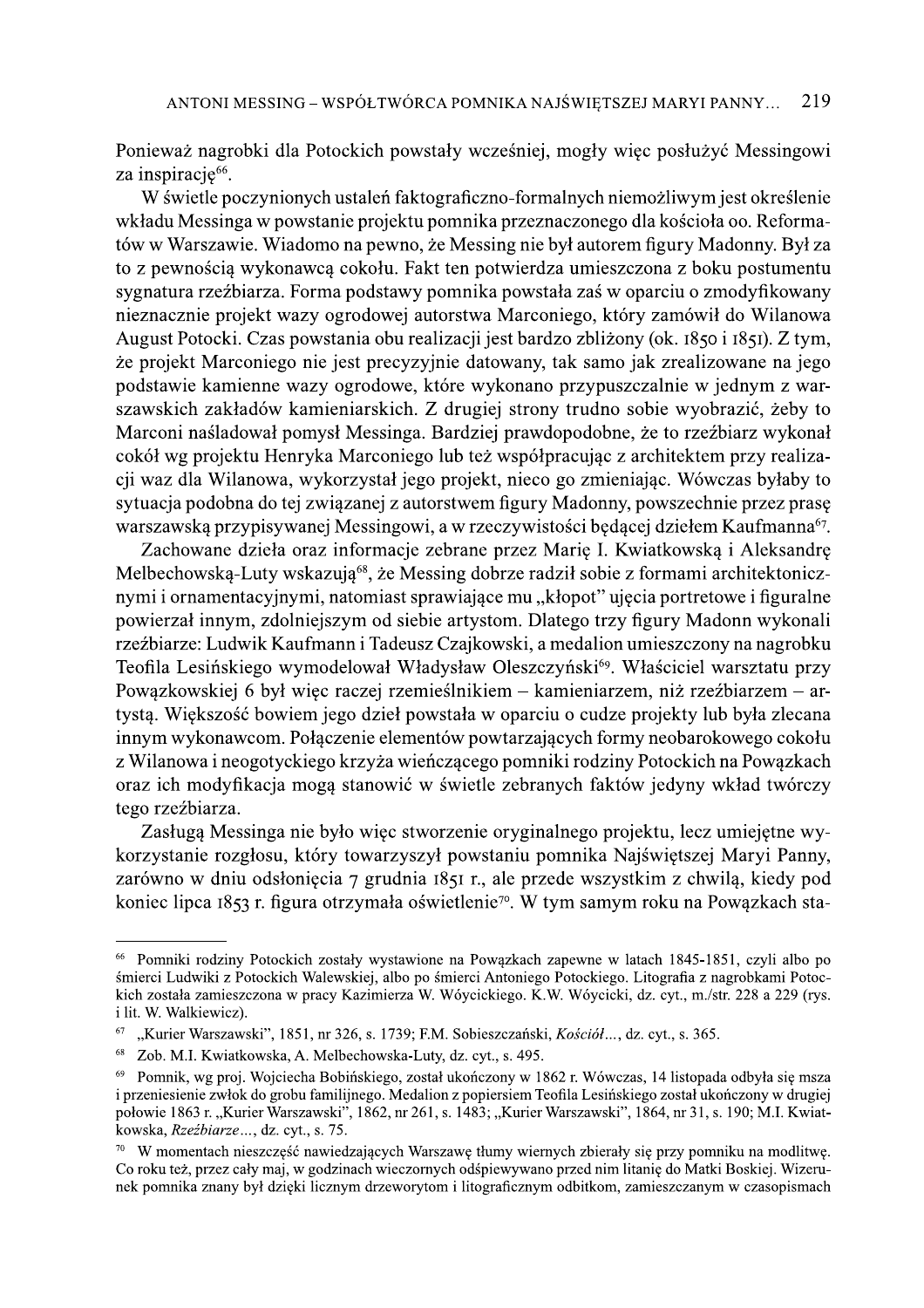neły dwa pierwsze nagrobki: Andrzeja Wołowskiego (po 15 VIII) i Elżbiety Colin (7 XII). Pozostałych 17 zleceń warsztat przy ul. Powązkowskiej 6 zrealizował w latach 1854-1874. Z wyjątkiem pomnika Ludwika Bogumiła Reineke pozostałe nagrobki powstały w okresie, kiedy właścicielem zakładu był Antoni Messing.

## Antoni Messing – co-creator of the Sacred Virgin Mary's statue located in front of the Reformed Church and co-author of series of tombstones patterned after it and raised at the cemeteries of Warsaw **Summary**

Antoni Messing (ca. 1821-1867) the owner of the stone workshop located in Warsaw on 6 Powązkowska Street (mtge. 27C) is currently most famous for one monument- the Statue of the Virgin Mary of Immaculate Conception which was placed in front of the Church of St Antony of Padua on Senatorska Street (1851). What made this monument different from other independently standing monuments was the use of lanterns which at evening time illuminated the statue of the Virgin (1853). The innovative idea spread not only around Warsaw, but also outside the city boundaries.

References to the monument elevated by Messing were not limited to the way and form of illuminating the statue. The inventory research conducted on Warsaw cemeteries enable the extraction of a group of tombstones imitating the shape and the decor of the plinth of the statue of the Virgin. The number of examples of this collection of tombstones numbers 19. Their execution dates back to the period  $1853-1874$  – with one exception only, all of them were elevated during the period of Antoni Messing's ownership of the stone workshop. All of them represent the same commemoration in the form of a crucifix located on a plinth. Examples can be separated into two groups. One, comprising 8 tombstones, the closest to the original, the other, comprising II examples preserves the architectural structure without the sculptural decor. The origin of the formal concept is to be traced in the project of Henryk Marconi's garden vase designed for Wilanowski Park (ca. 1845-1851) as well as the finishing elements of the Stanisław and Antoni Potocki's tombstones. Consequently, the contribution of Messing consists in the creation of the series of tombstones modeled on the statue of the Virgin Mary rather than the originality of the project.

Keywords: Warsaw, The Palace of Wilanów, The Powazkowski Demetry, The Evangelical Augsburg Cemetery, The Evangelical Reformed Cemetery, The Orthodox Cemetery in Wola, Henryk Marconi, Antoni Lessing, the statue of the Virgin Mary of the Immaculate Conception

Translated by Monika Kolenda

Nota o Autorze: dr Marta Wiraszka, wykładowca historii architektury w Instytucie Historii Sztuki UKSW w Warszawie. Zajmuje się zagadnieniami z historii urbanistyki i architektury XIX i pierwszej połowy XX w., w szczególności byłych kresów południowo--wschodnich Rzeczypospolitej oraz kaplic i mauzoleów budowanych na polskich cmentarzach wyznań chrześcijańskich.

220

ilustrowanych i kalendarzach. Przedstawienia ukazują pomnik najcześciej wieczorową pora jako sprawiającą największy efekt. "Kurier Warszawski", 1854, nr 179, s. 949; Pomniki święte..., dz. cyt., s. 61, 62; "Kurier Warszawski", 1857, nr 119, s. 629; F.M. Sobieszczański, Kościół..., dz. cyt., s. 364; Statua Matki Boskiej..., dz. cyt., s. 52.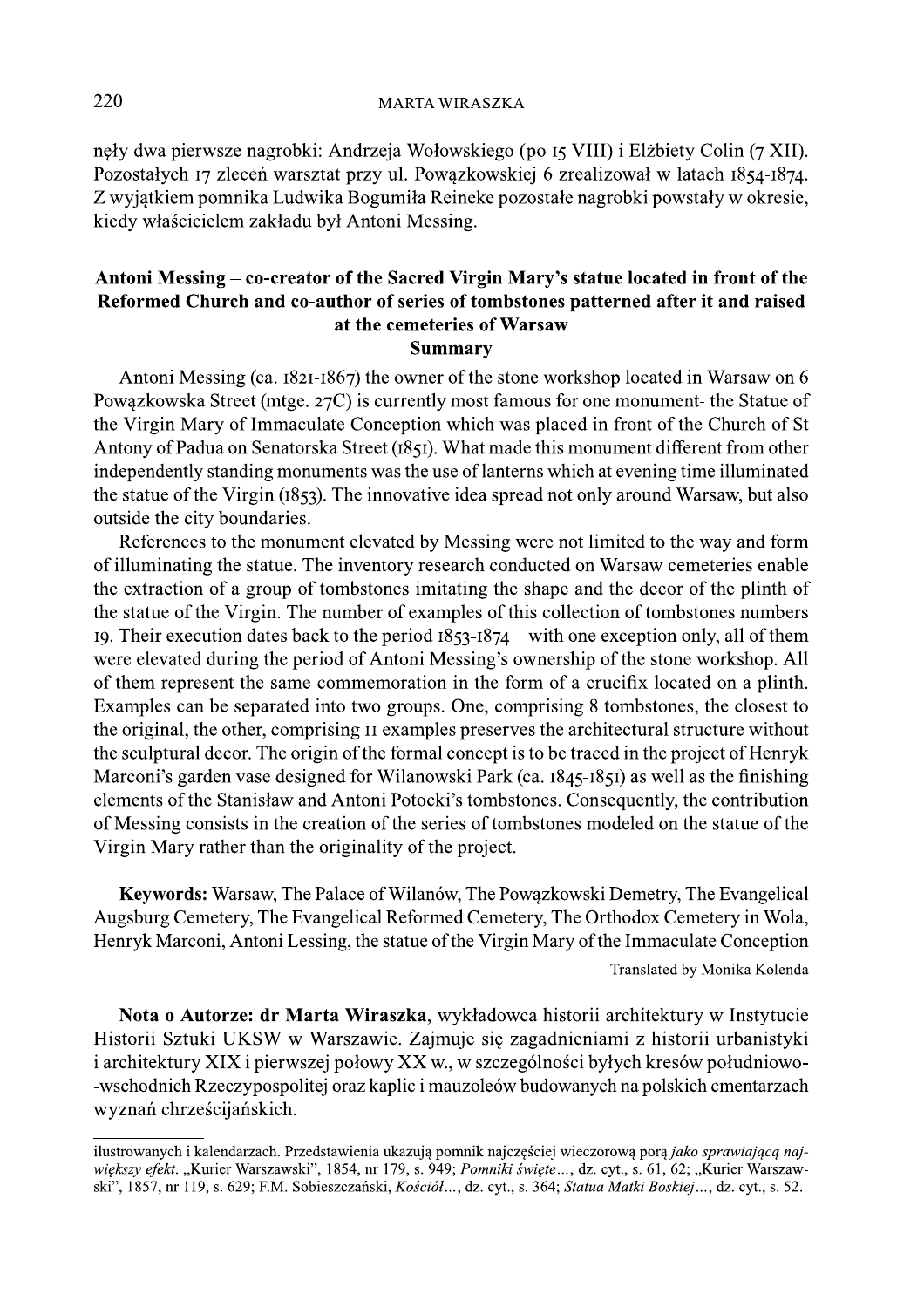| <b>ANTONI MESSING – NAGROBKI (I)</b><br>/wzorowane bezpośrednio na cokole pomnika przed kościołem oo. Reformatów w Warszawie/ |                                                                                |                                |              |                             |                                                                                                                                                                                                                                                                             |                                                     |  |  |  |  |
|-------------------------------------------------------------------------------------------------------------------------------|--------------------------------------------------------------------------------|--------------------------------|--------------|-----------------------------|-----------------------------------------------------------------------------------------------------------------------------------------------------------------------------------------------------------------------------------------------------------------------------|-----------------------------------------------------|--|--|--|--|
| Lp.                                                                                                                           | Imię i nazwisko                                                                | Cmentarz                       | Data śmierci | Powstanie<br>pomnika        | Źródło utrzymania                                                                                                                                                                                                                                                           | <b>UWAGI</b>                                        |  |  |  |  |
| I.                                                                                                                            | Andrzej WOŁOWSKI<br>$(? - 1852)$                                               | Powązki: kw.<br>14, rz.5       | 15 VIII 1852 | ok. 1853                    | Naczelnik w Komisji Skarbu                                                                                                                                                                                                                                                  |                                                     |  |  |  |  |
| 2.                                                                                                                            | Elżbieta COLIN (1780-1852)                                                     | Powązki:<br>kw.24, rz.6        | 20 XI 1852   | 7 XII 1853                  | obywatelka, żona Ludwika Colin (zm. 5.08.1831) wojsko-<br>wego, właścicielka domu i Zajazdu Podolskiego przy ul.<br>Bednarskiej (nr hip. 2680)                                                                                                                              |                                                     |  |  |  |  |
| 3.                                                                                                                            | Marcjanna z Obrąpalskich<br><b>SAFONOW</b> (1811-1853)                         | Powązki:<br>kw.159, rz.4       | 16 XI 1853   | 13 V 1854                   | żona urzędnika Jerzego Safonowa, zatrudnionego w biu-<br>rze księcia feldmarszałka                                                                                                                                                                                          |                                                     |  |  |  |  |
| 4.                                                                                                                            | Aleksander LEPIGÉ<br>$(1825 - 1853)$                                           | Powązki:<br>kw.24, rz.1        | 14 VI 1853   | $1854 - data$<br>na pomniku | właściciel dóbr Lutobroku w guberni płockiej (ob. pow.<br>pułtuski, gm. Zatory), zamieszkały w Warszawie (ul.<br>Bracka nr hip. 1588/9)                                                                                                                                     | 30 VIII 1853 przeniesienie do<br>grobu              |  |  |  |  |
| 5.                                                                                                                            | Aniela z Kamieńskich<br> ŁUBIEŃSKA<br>$(1806 - 1856)$                          | Powązki:<br>kw.158, rz.5       | 9 V 1856     | 9 V 1857                    | żona emeryta, członka Rady Głównej Zakładów Dobro-<br>czynnych w Komisji Spraw Wewnętrznych, wcześniej<br>komisarz ekonomiczny w Komisji Skarbu                                                                                                                             | $1857 - data$ na grobie;<br>uszkodzony: brak krzyża |  |  |  |  |
| 6.                                                                                                                            | Hortensja Wiktoria<br>z Bernatowiczów<br><b>SZPADKOWSKA</b><br>$(1832 - 1856)$ | Powązki:<br>kw.29, rz.4        | II VIII 1856 | II VIII 1857                | zona architekta Symforiana Szpadkowskiego (zm. 4 XII<br>1894)                                                                                                                                                                                                               | uszkodzony: brak krzyża                             |  |  |  |  |
| 7.                                                                                                                            | Antoni CIESIELSKI<br>$(1793 - 1857)$                                           | Powązki:<br>kw.20, rz.3        | 20 IX 1857   | ok. 1858                    | obywatel, właściciel domu przy ul. Nalewki (nr hip.<br>2239)                                                                                                                                                                                                                |                                                     |  |  |  |  |
| 8.                                                                                                                            | Fryderyk Karol MOES<br>$(1808 - 1863)$                                         | Ew.-aug.: al.<br>$56$ , nr $5$ | 29 VIII 1863 | 29 X 1864                   | przemysłowiec urodzony w Akwizgranie, właściciel<br>przędzalni bawełny w Łodzi i fabryki wełny w Zgierzu,<br>którą od 1838 r. prowadził z bratem Krystianem Augu-<br>stem pod firmą "Braci Moes", fabrykant obić papiero-<br>wych w Warszawie (ul. Nowy Świat nr hip. 1290) |                                                     |  |  |  |  |